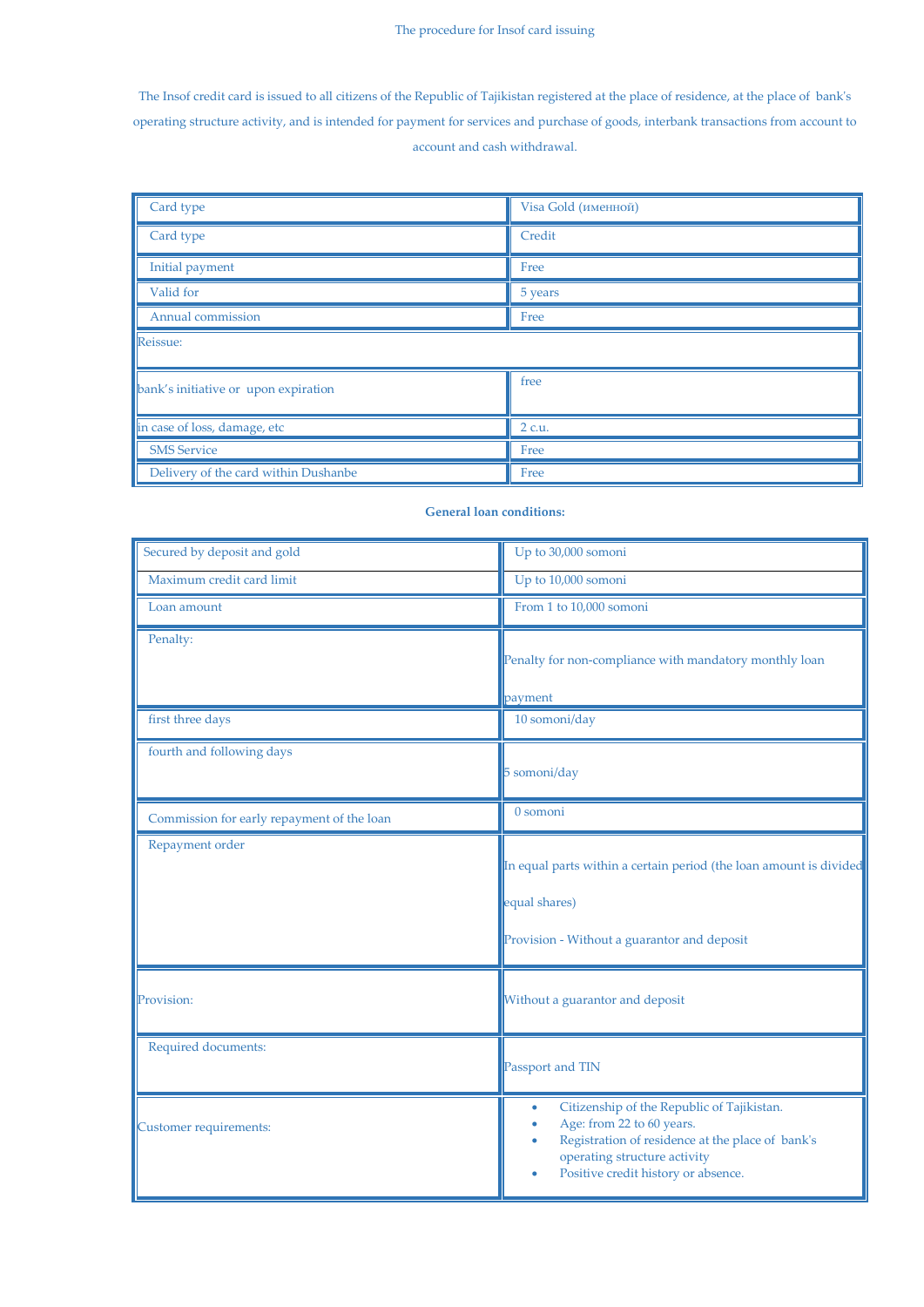## **Loan conditions with bank partners:**

This group includes individuals and legal entities that have a cooperation agreement with the bank and provide customers with cashback

for the purchase of goods or payment for services.

| Loan term:             | From 3 to 12 months (depending on the partner) |  |
|------------------------|------------------------------------------------|--|
| <b>Annual interest</b> | $0\%$                                          |  |
| Commission             | 0 somoni                                       |  |

## **Loan conditions in case of payment at other points:**

| Loan term:      | 3 months                                                                                                                        |           |
|-----------------|---------------------------------------------------------------------------------------------------------------------------------|-----------|
| Annual interest | $0\%$                                                                                                                           |           |
| Commission:     | Regardless of the amount used, ranging from 1 to 100<br>somoni commission is charged in the amount of 6 somoni.<br>For example: |           |
|                 | From 1 to 100 somoni                                                                                                            | 6 somoni  |
|                 | From 101 to 200 somoni                                                                                                          | 12 somoni |
|                 | From 201 to 300 somoni                                                                                                          | 18 somoni |
|                 | From 301 to 400 somoni                                                                                                          | 24 somoni |

## **Terms of interbank transactions from the Insof card to other cards and cash withdrawals at ATMs / POS-terminals**

| Card to card transfer                      |                                                 |  |
|--------------------------------------------|-------------------------------------------------|--|
| Within a certain limit                     | 6% of the transaction amount                    |  |
| Loan term                                  | 3 months                                        |  |
| Cash withdrawals at all ATMs/POS-terminals |                                                 |  |
| Within a certain limit                     | 6% of the transaction amount, minimum 20 somoni |  |
| Loan term                                  | months                                          |  |

Definition of a loan limit